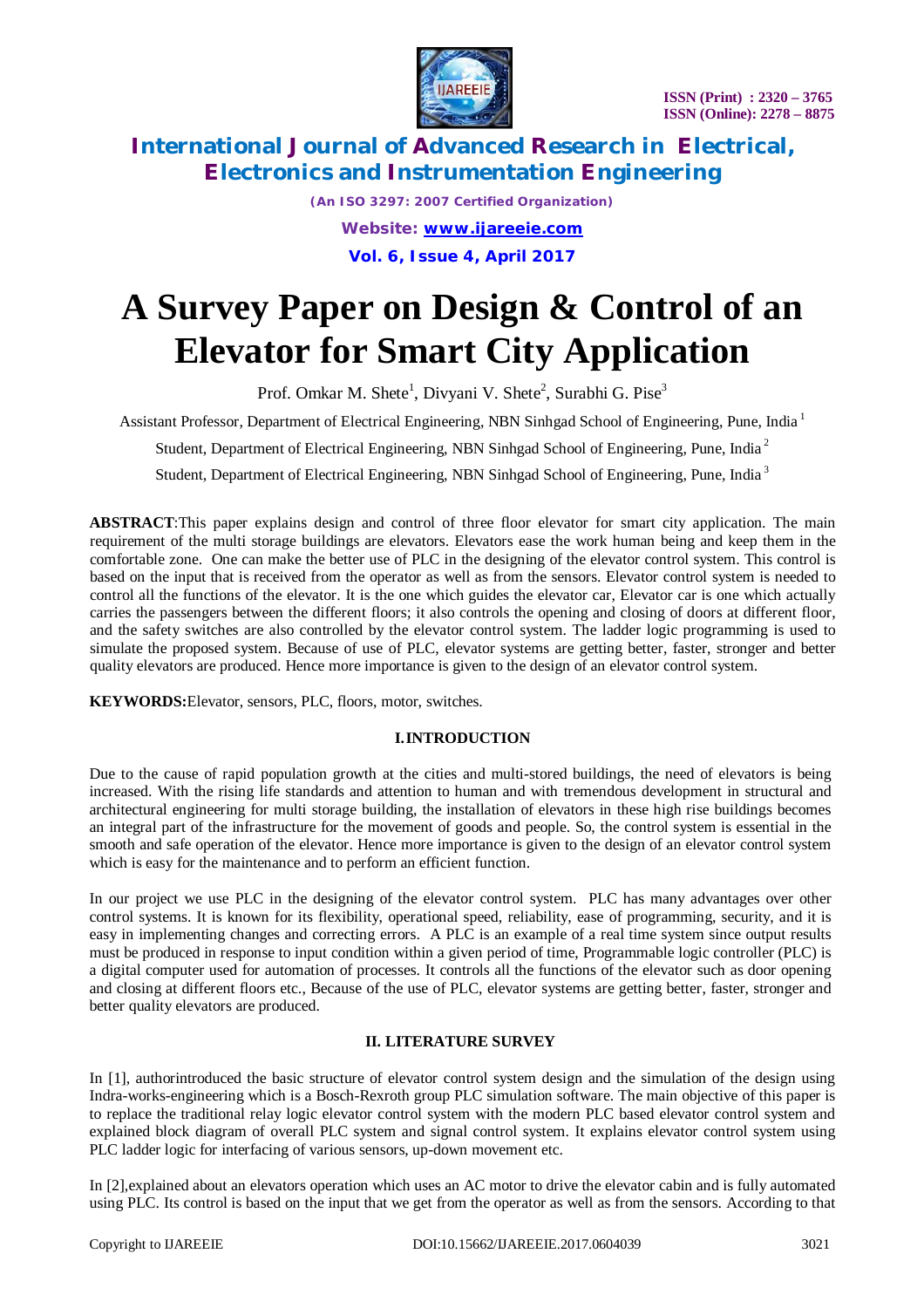

*(An ISO 3297: 2007 Certified Organization)*

*Website: [www.ijareeie.com](http://www.ijareeie.com)*

### **Vol. 6, Issue 4, April 2017**

signal PLC will make the drive motor and door motor to work correspondingly. This paper described the entire circuit diagram and development of ladder logic. The developed ladder logic has been implemented by using VersaPro 2.02.

In [3], author explainedresearch paper an attempt has been made to integrate the programmable logic controller (PLC) with elevator for developing its control system. It is observed that the PLC based controller for elevator works better than the other control systems. It explained flow chart of whole operation of elevator control system, development of hardware and software for interfacing PLC with elevator**.** The programming language used is ladder diagram.

### **III.WORKING OF AN ELEVATOR**

An elevator is a simple device which is used to save human efforts. The elevator won't need to use much energy at all the time because it will always be getting back as much (when it goes down) as it gives out (when it goes up). Elevator consists of simple hoist with a cage passing over a pulley. It uses more energy to lift people up but it would have no way of getting that energy back. So elevator is the good example of law of energy conservation. When people are coming down there is small amount of loss in cable and brakes.

Lift installation:Lift installation consist of cover design, supply delivery installation, testing and commissioning of passenger lift. It also consists of rope pulley arrangement. Minor building work comprising holes and making good the car and counter weight rail brackets and some indicators.

Foundation:The machine shall be placed directly above the hoist way upon the machines room slab. The car shall be mounted on the frame so that vibrations and noise get minimized so that, passenger feel comfort in travelling.

Control:Controlling of an elevator can be done automatically or manually. In our project controlling is done automatically with the help of PLC.

Counter Balance:The elevator car is balanced by a heavy counterweight that weighs nearly the same amount as the car when it's loaded half-full. When the elevator goes up, the counterweight goes down and vice-versa.

- The counterweight makes it easier for the motor to raise and lower the car the motor needs to use much less force to move the car either up or down.
- If less force is involved, strain on cable is less which results in safer operation. The counterweight reduces the amount of energy that motor needs to use.

Overload Warning: When there is overload in the car then buzzer shall operate during this period and the door will be open till the overload is removed.

Car Enclosures*:* The car enclosure shall include lamps at ceiling; cooling fan and the lift have the sensor so that the fan is operating only when there is at least one person inside the lift. The car has plain finish for passenger.

Car Door: The car entrance shall be provided with acrylic material door in plain finish for giving a clear opening and transparency. Car doors protect riders from falling into the shaft. The most common configuration is to have two panels that meet in the middle, and slide open laterally.

Emergency Stop Button: This button is on the interior button panel of each cab. A passenger can press this button to stop the elevator no matter where it is in a shaft. The controller interacts with this button by receiving a signal from it that indicates that it was pressed, as well as the cab that it came from.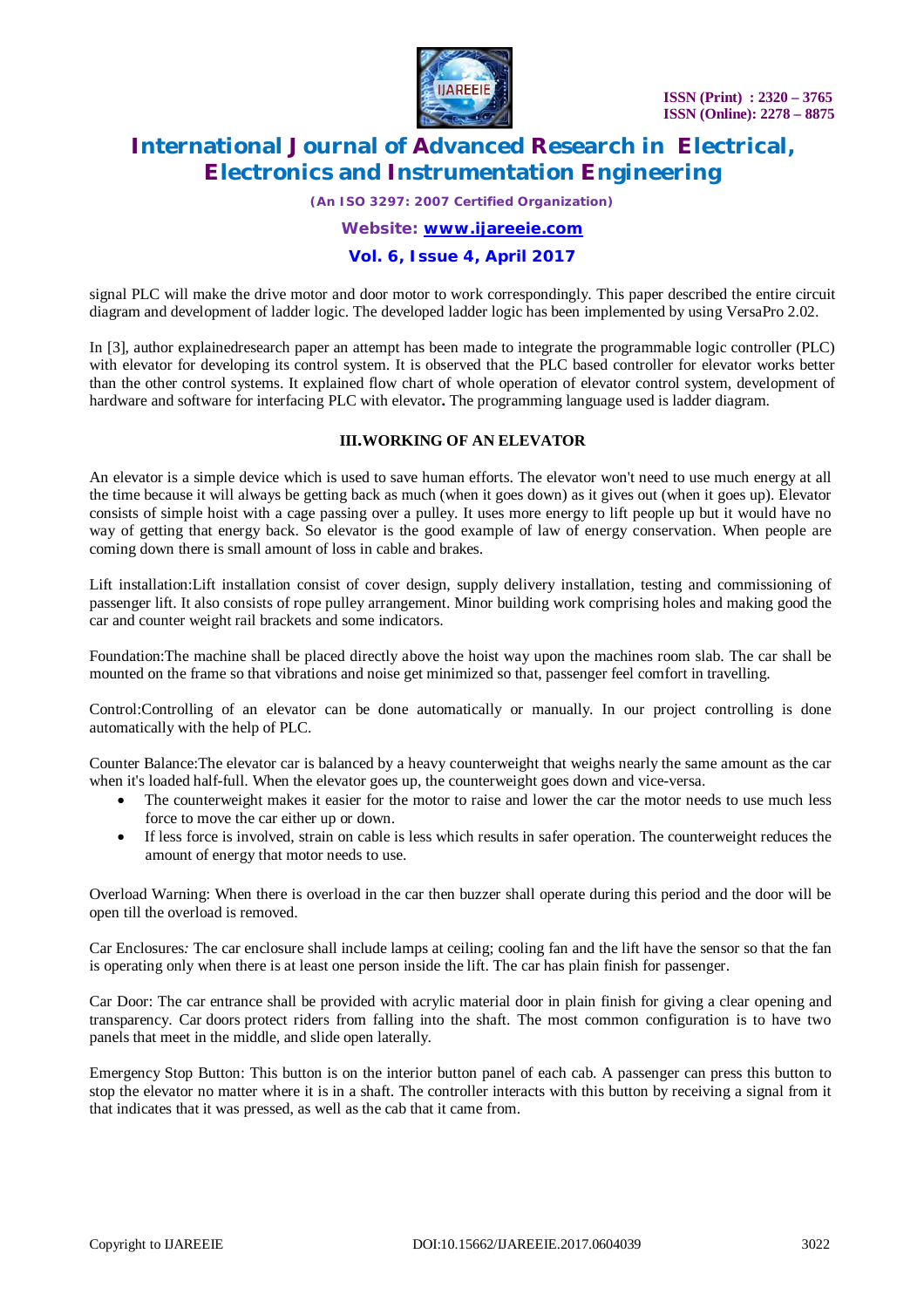

*(An ISO 3297: 2007 Certified Organization)*

*Website: [www.ijareeie.com](http://www.ijareeie.com)*

**Vol. 6, Issue 4, April 2017**

### **IV.BLOCK DIAGRAM**

Block diagram for PLC based elevator control system is as shown in figure. PLC controller is main element in this system which controls elevator functions.



Fig. 1: Block Diagram of Elevator

Many sensors which are mounted on different floors for performing various functions and buttons are connected to PLC input module. PLC controller produces control signals via output module which controls the motor operation and feedback is given to PLC controller. Indicators and displays are also connected at output module of PLC.

#### **V.WORKING PRINCIPLE**

Programmable Logic Controller (PLC)*:* A PLC is user friendly microprocessor based specialized computer that carries out control function of many types and levels of complexity.Elevator system is completely automatic using PLC based control. The outputs of various sensors are connected to PLC input module. RTD is connected to PLC analog input module while load cell and IR sensor are connected to PLC digital input module. Push buttons are also connected to PLC input module. Elevator motor, motor used for door opening and closing, cooling fan motor, lights, displays, buzzers are operated through PLC output module. Additional input output modules can also be connected if required.

DC Motor: A motor is an electrical machine which converts an electrical energy in mechanical energy. DC motor works on Fleming's left hand rule. The working principle of a DC motor is that, "Whenever a current carrying conductor is placed in a magnetic field, it experiences a mechanical force".The elevator motor is responsible for moving an elevator car up and down between floors. Elevator system uses a roped mechanism. The elevator engine is connected to a pulley with ropes are looped around. The controller interacts with the elevator engine by sending it a signal that specifies in what direction the engine should be going in.

Motor driver

Motor driver is used to control the motor in forward and reverse direction. There are four switching elements are used. The name H Bridge is derived from actual shape of switching circuit which controls the motion of motor.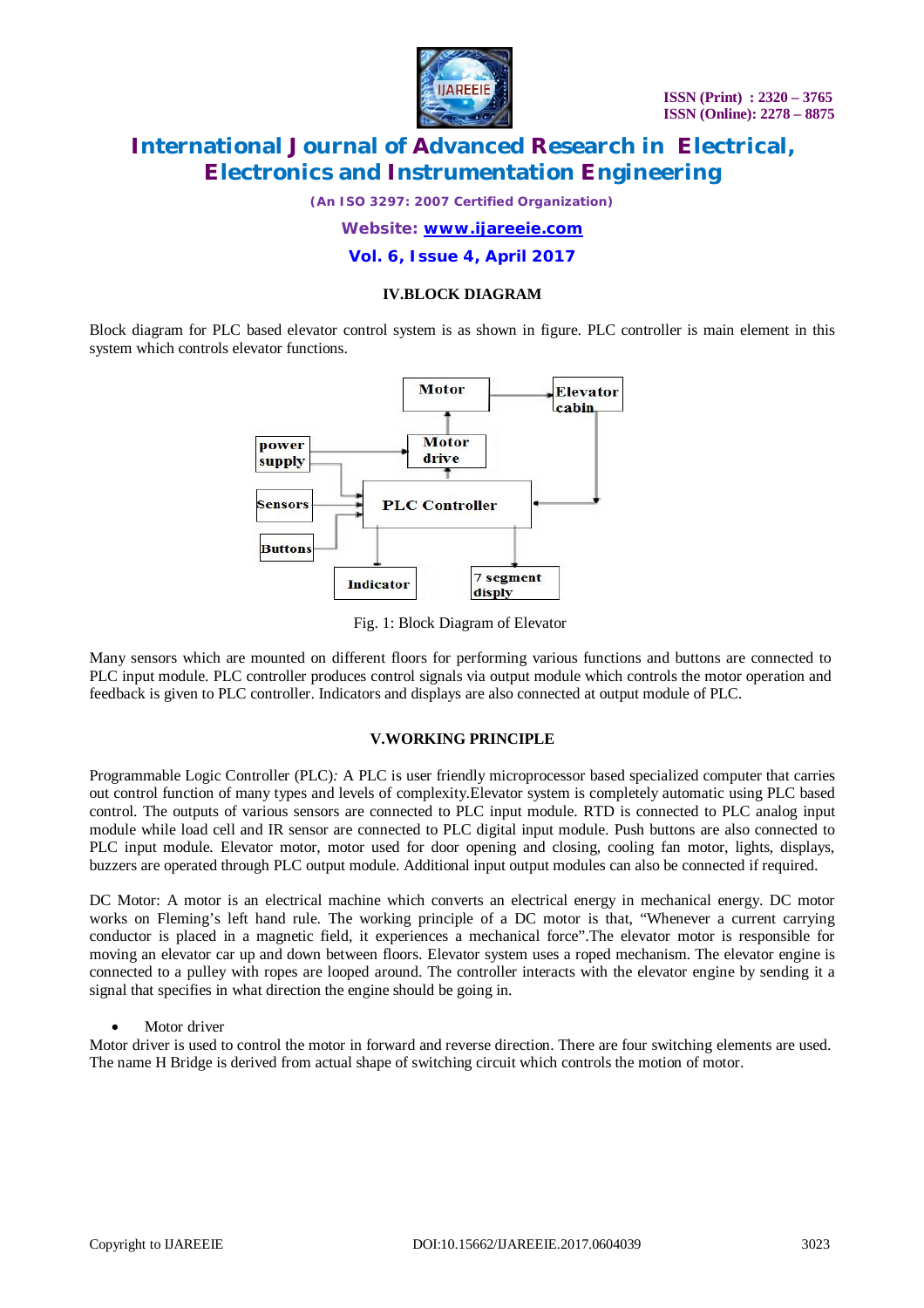

*(An ISO 3297: 2007 Certified Organization)*

*Website: [www.ijareeie.com](http://www.ijareeie.com)*

### **Vol. 6, Issue 4, April 2017**

Motor power $(+)$ 



Fig. 2: H-Bridge Motor Driver

Truth table for H bridge mator driver is given below which shows that how a single motor can operate in both direction by combinations of switches.

| High<br>Left | High<br><b>Right</b> | Low<br>Left | Low<br><b>Right</b> | <b>Description</b>                         |
|--------------|----------------------|-------------|---------------------|--------------------------------------------|
| On           | Off                  | Off         | <b>On</b>           | Motor runs clockwise                       |
| Off          | On.                  | On.         | Off                 | Motor<br>runs<br>anticlockwise             |
| On           | On.                  | Off         | Off                 | Motor<br>stops<br>$\alpha$<br>decelerates  |
| Off          | Off                  | On.         | On.                 | Motor<br>stops<br>$\alpha$<br>decelerates. |

| Table 1. Truth Table |  |
|----------------------|--|
|----------------------|--|

With one IC we can interface 2 DC motors which can be controlled in both clockwise and counterclockwise direction.

Sensors: A sensor is a device which converts a physical quantity into a signal used by an observer or an instrument. Sensor provides information about presence or absence of an object.

#### Infrared Sensor

Infrared sensor is used as Obstacle detector. This sensor detects the obstacles. When the IR transmitter emits radiation, it reaches the object and some of the radiation reflects back to the IR receiver.

Infrared Transmitter is a light emitting diode (LED) which emits infrared radiations. Hence, they are called IR LED's. The radiation emitted by infrared transmitter is invisible to the human eye. Infrared receivers can be photodiodes, phototransistors etc.



Fig. 3: IR Sensor

In obstacle sensor various options are available for detecting object but because of low cost we are using IR sensors instead of proximity sensor. In actual systems, generally IR sensors curtains are used. It prevents the door closing when a person or object is present in between and 3 IR sensors are used for 3 floors such that doors will be open at each floor at location that is when an internal and external door exactly matches.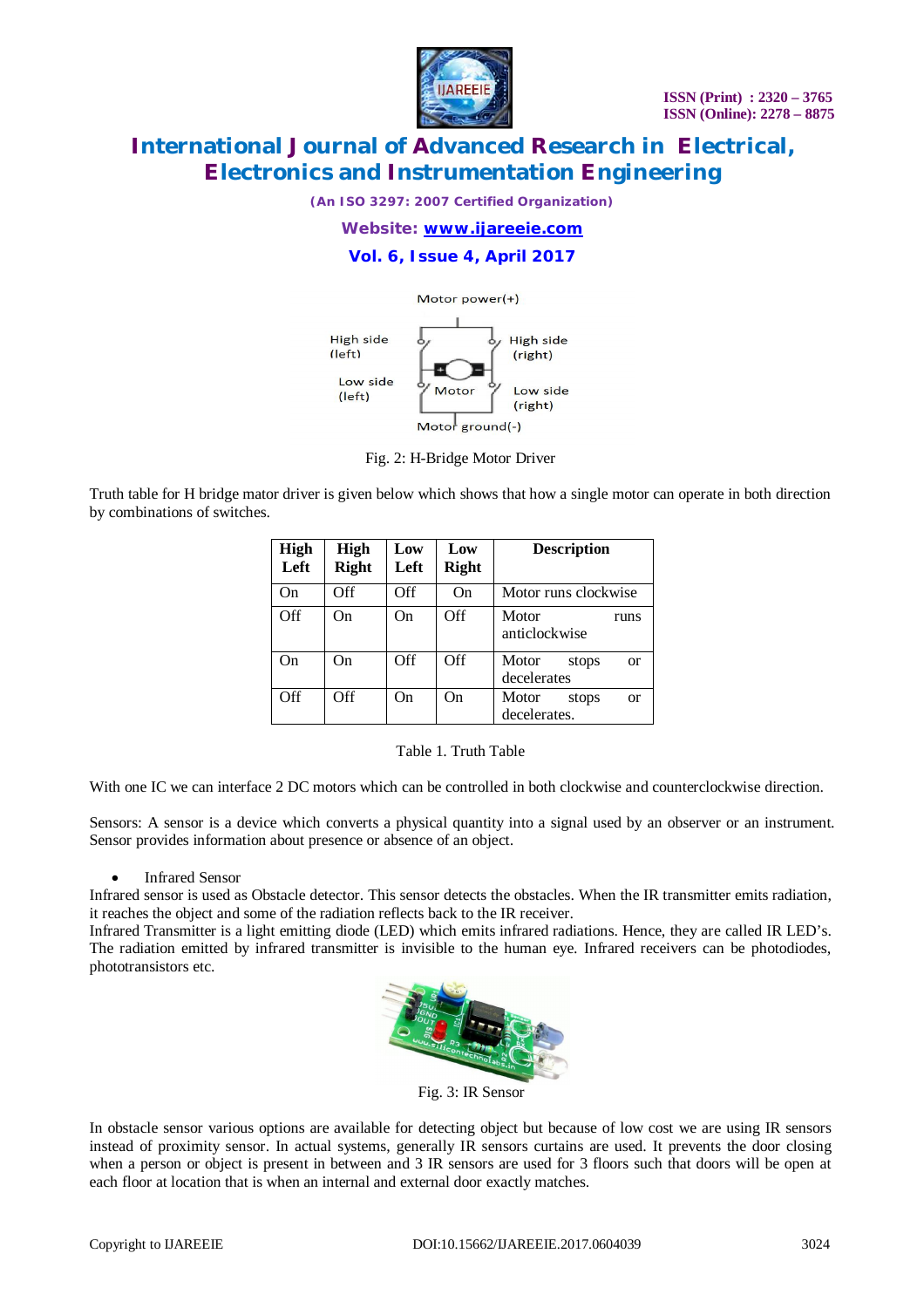

*(An ISO 3297: 2007 Certified Organization)*

*Website: [www.ijareeie.com](http://www.ijareeie.com)*

### **Vol. 6, Issue 4, April 2017**

#### Load Cell

Load Cell is a transducer or sensor which converts force which is to be measured into an electrical signal. Strain gauge is a resistive load cell. When a load/force/stress is applied to the sensor, it changes its resistance. This change in resistance is measured in terms of electrical voltage, when an input voltage is applied. Load cell works on wheatstones bridge principle.These load cells have been in use for many decades now, and can provide very accurate readings but require many tedious steps during the manufacturing process.It is mainly used for protecting motor and rope from overloading. Here it also serves the function of occupancy sensor. When the weight is at or less than set minimum value for sufficient time then it make the fans and extra lights off and when the weight is more than max preset value, the control system will stop the motor. Motor will not start until the load is dropped below max preset value. Buzzer is also used to warn people that the preset value is exceeded.

#### Oxygen Sensor

An oxygen sensor (or lambda sensor) is an electronic device that measures the proportion of oxygen  $(O_2)$  in the gas or liquid being analysed.



Fig. 4: Oxygen Sensor

It is used in elevator application for protecting people during emergency situation. Whenever there is any failure in supply system and lift is blocked, then oxygen level in car will go on decreasing and it may harm people who are locked inside and hence oxygen sensor is used which senses oxygen level and when it detects minimum set level, it will give an signal to PLC so that car will be moved to nearest floor and will open the door. It is connected to analog input module of PLC.

#### Switches:

• Limit Switch

A limit switch is an electromechanical device consists of an actuator which is mechanically linked to set of contacts. Limit switch is a switch operated by the motion of machine part or presence of an object. They are used for controlling machinery as a part of control system, as a safety interlocks.

#### Push Button Switch

Push button is mostly used in industrial application. There are normally two types are available one is maintained push button while other is momentary push button. These are used at every floor for calling purpose.

#### **VI. IMPLIMENTATION**

Hardware Implementation: Before actual construction we made a design of car and floors. We are using three motors, one for car movement one for door opening closing and one for cooling fan. We have done demo model with dimensions given in following table,

| Sr.<br>No.    | <b>Descriptions</b>                             | <b>Specifications</b><br>in cm. |
|---------------|-------------------------------------------------|---------------------------------|
|               | Model dimensions                                | 29*25*81                        |
| ◠             | Spacing between two floor                       |                                 |
| $\mathcal{R}$ | Spacing between first floor<br>and bottom parts | 2                               |
|               | Spacing between third<br>floor and upper part   |                                 |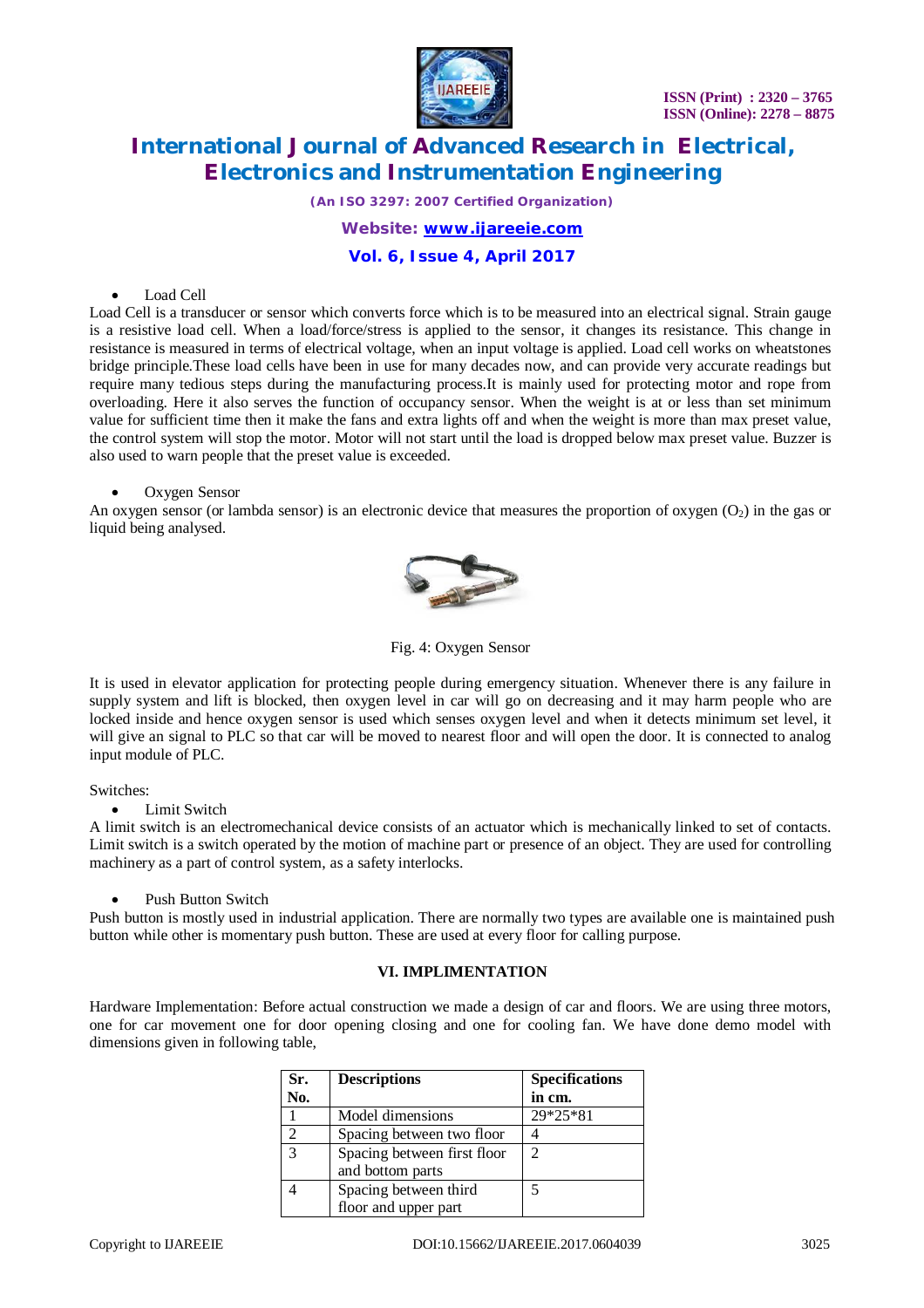

*(An ISO 3297: 2007 Certified Organization)*

*Website: [www.ijareeie.com](http://www.ijareeie.com)*

### **Vol. 6, Issue 4, April 2017**

| Car dimensions                                   | $14*10*22$ |
|--------------------------------------------------|------------|
| Space left Between car and<br>model on each side | 7.5        |
| Space left backside of car<br>for counter-weight | 12.5       |

Table 2. Specifications of Demo Model

Software Implementation: Different PLC programming languages are outlined in IEC1131-3 standard.IEC 1131-3 is the international standard which defined the programming languages. It also provides different guidelines about implementations and various applications of PLC programming languages. The following is list of programming languages specified by this standard IEC 1131-3:

- Ladder diagram (LD)
- Sequential Function Charts(SFC)
- Function Block Diagram(FBD)
- Structured Text(ST)
- Instruction List(IL)
- Cyclic Function Chart

#### **VII.ADVANTAGES AND DISADVANTAGE**

PLC and various sensors are uses to perform various functions, which are advantageous for providing comfort to human being.

Advantages:

- Automatic door opening and closing helps to increase comfort level.
- Load cell which also functioning as occupancy sensor can result in reduction in energy usage.
- Overload buzzer can warn people that elevator is overloaded so can prevent motor from overloading.
- To reduce the risk of fire and explosion this system uses temperature sensor in car.
- Emergency alarm can reduce accidents and risk to human life.
- More flexible as easy to reprogram the PLC if in future we wish to introduce any advanced functions with negligible changes.

Disadvantages:

More costly as compared to microcontroller based control.

#### **VIII. CONCLUSION AND FUTURE SCOPE**

Previously we use relays and IC boards for controlling of elevator. But due to its inconvenience now it is replaced by PLC. PLC is easy for controlling machines used in elevator. An elevator mentioned here is fully automated using PLC. To program a PLC we use ladder logic. The developed ladder logic has been implemented by Ladder diagram programming. By using input signals from operator and sensors control operations are performed such as moving forward and reverse, door opening and closing etc. According to that signal PLC will make the drive motor and door motor to work correspondingly. With this control operations implementation of elevator can be applied in the real world.

This model can be improved further as described below:

- The proposed system can be extended for synchronization of multiple elevators operating at the same time.
- The safety of the system can be improved by adopting more safety techniques.